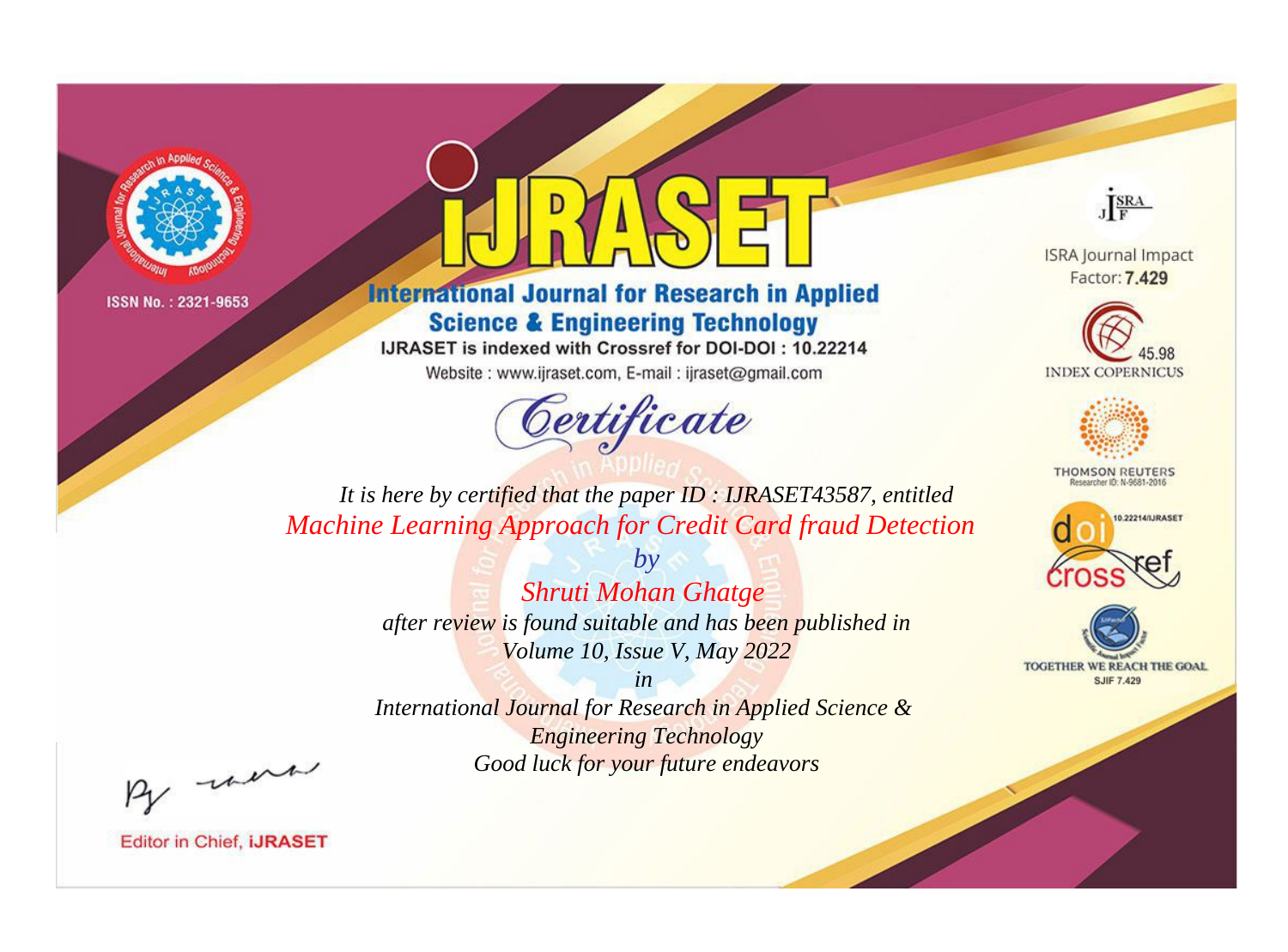



**International Journal for Research in Applied Science & Engineering Technology** 

IJRASET is indexed with Crossref for DOI-DOI: 10.22214

Website: www.ijraset.com, E-mail: ijraset@gmail.com



JERA

**ISRA Journal Impact** Factor: 7.429





**THOMSON REUTERS** 



TOGETHER WE REACH THE GOAL **SJIF 7.429** 

*It is here by certified that the paper ID : IJRASET43587, entitled Machine Learning Approach for Credit Card fraud Detection*

> *by Javeriya Shamshodin Shaikh after review is found suitable and has been published in Volume 10, Issue V, May 2022*

> > *in*

*International Journal for Research in Applied Science & Engineering Technology Good luck for your future endeavors*

By morn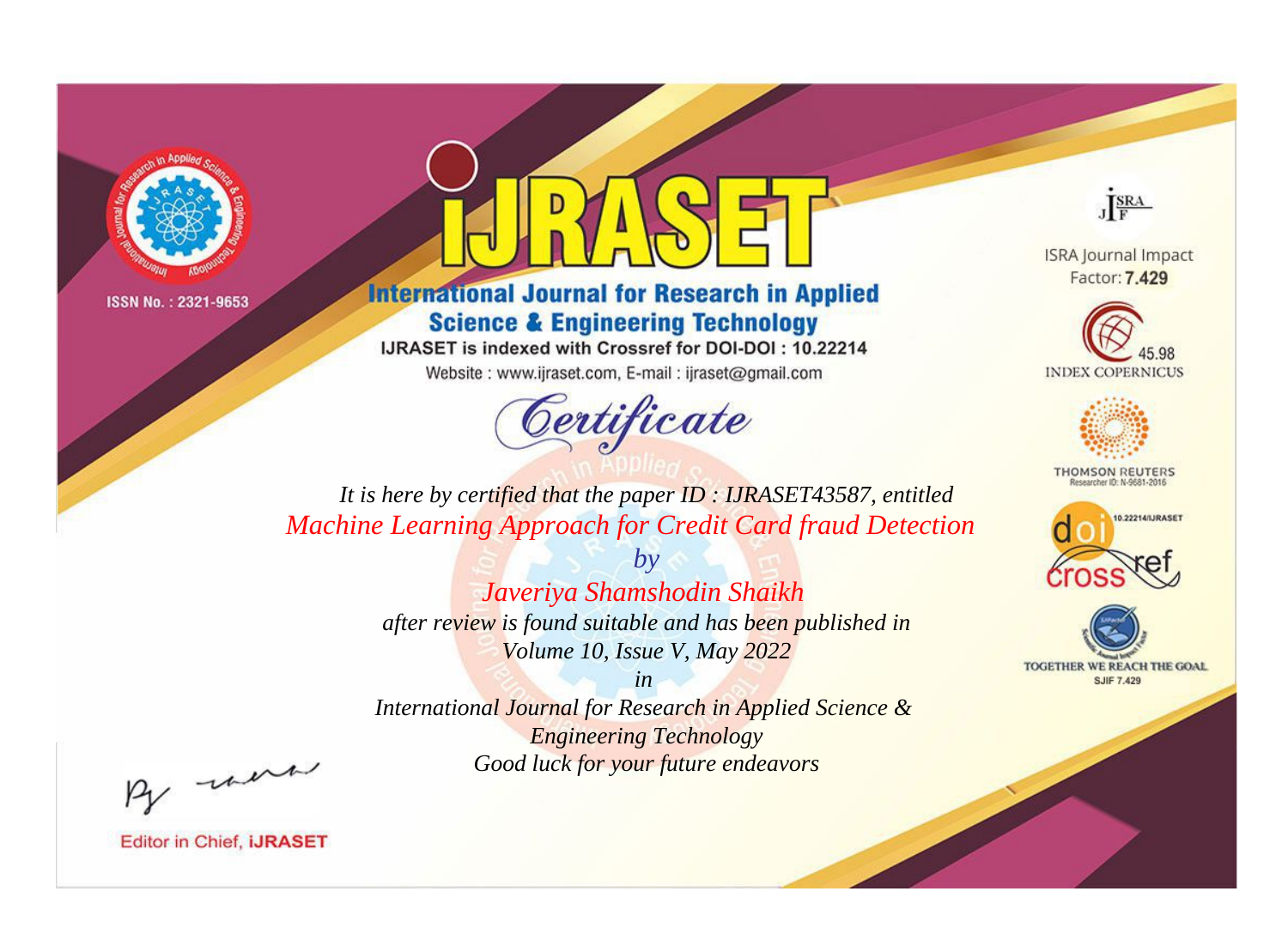



**International Journal for Research in Applied Science & Engineering Technology** 

IJRASET is indexed with Crossref for DOI-DOI: 10.22214

Website: www.ijraset.com, E-mail: ijraset@gmail.com



JERA

**ISRA Journal Impact** Factor: 7.429





**THOMSON REUTERS** 



TOGETHER WE REACH THE GOAL **SJIF 7.429** 

*It is here by certified that the paper ID : IJRASET43587, entitled Machine Learning Approach for Credit Card fraud Detection*

> *Arati Anil Kadam after review is found suitable and has been published in Volume 10, Issue V, May 2022*

*by*

*in* 

*International Journal for Research in Applied Science & Engineering Technology Good luck for your future endeavors*

By morn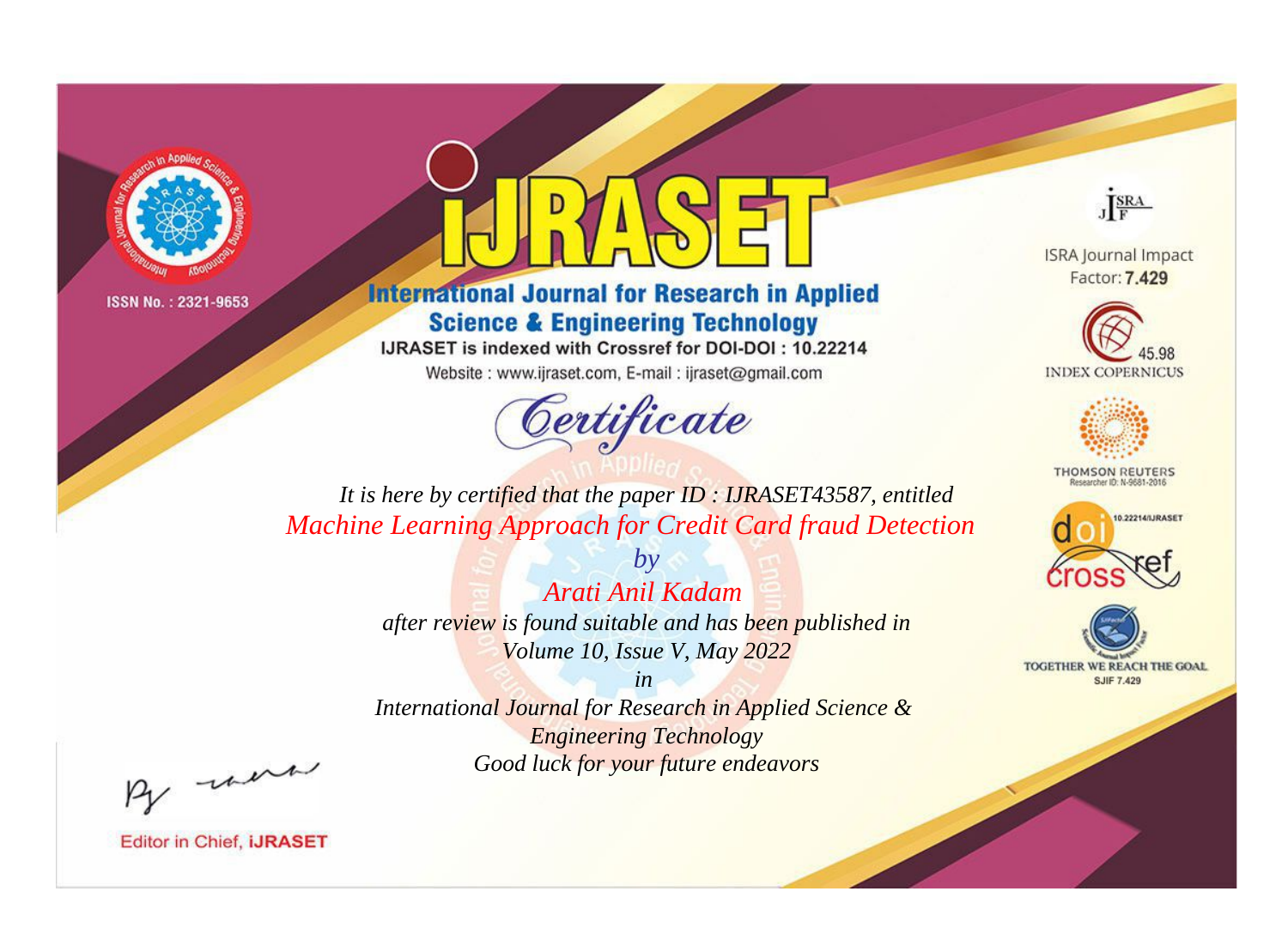



**International Journal for Research in Applied Science & Engineering Technology** 

IJRASET is indexed with Crossref for DOI-DOI: 10.22214

Website: www.ijraset.com, E-mail: ijraset@gmail.com



JERA

**ISRA Journal Impact** Factor: 7.429





**THOMSON REUTERS** 



TOGETHER WE REACH THE GOAL **SJIF 7.429** 

*It is here by certified that the paper ID : IJRASET43587, entitled Machine Learning Approach for Credit Card fraud Detection*

> *Huzefa Riyaz Sayyed after review is found suitable and has been published in Volume 10, Issue V, May 2022*

*by*

*in* 

*International Journal for Research in Applied Science & Engineering Technology Good luck for your future endeavors*

By morn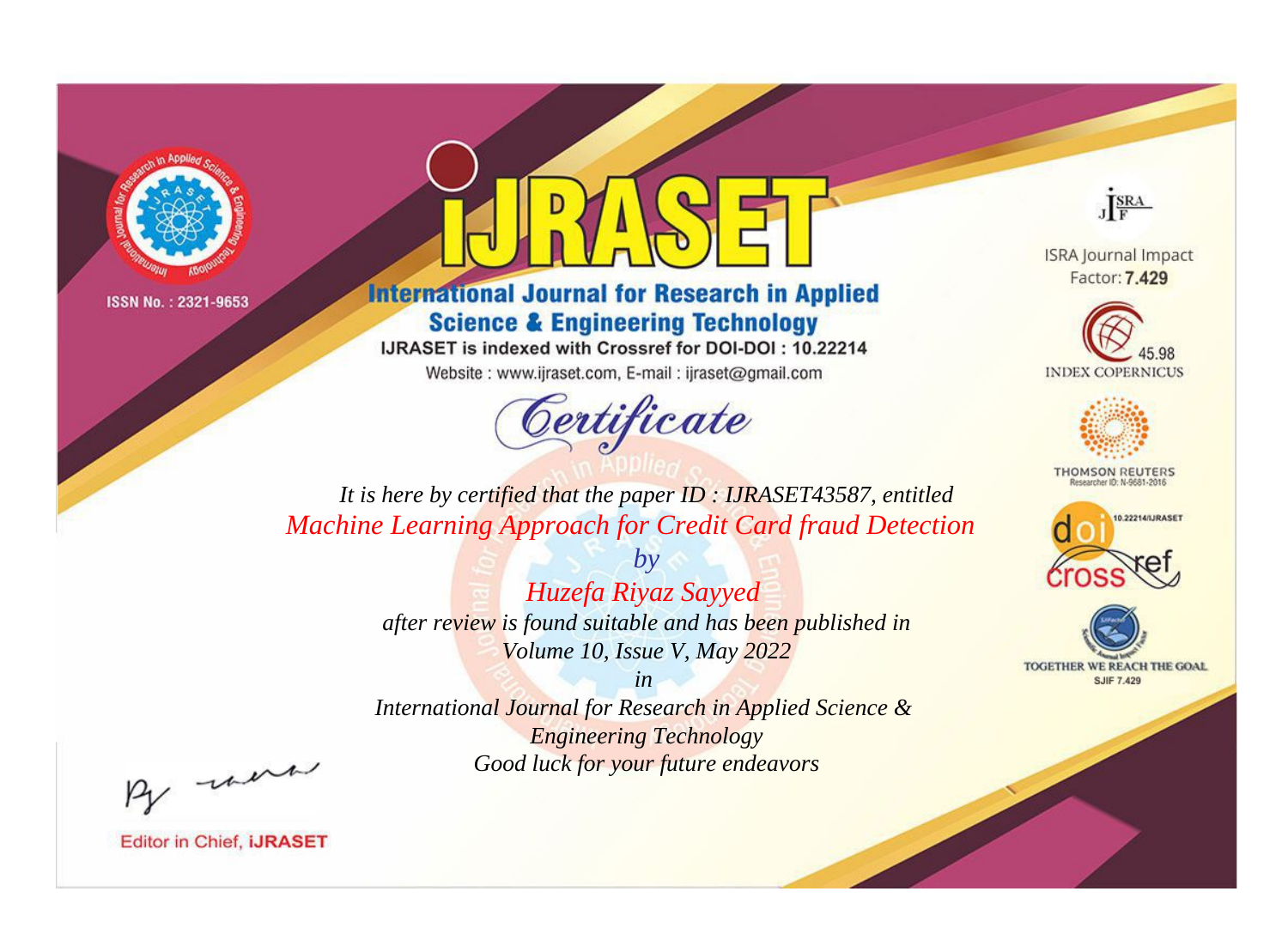



**International Journal for Research in Applied Science & Engineering Technology** 

IJRASET is indexed with Crossref for DOI-DOI: 10.22214

Website: www.ijraset.com, E-mail: ijraset@gmail.com



JERA

**ISRA Journal Impact** Factor: 7.429





**THOMSON REUTERS** 



TOGETHER WE REACH THE GOAL **SJIF 7.429** 

It is here by certified that the paper ID: IJRASET43587, entitled **Machine Learning Approach for Credit Card fraud Detection** 

> $b\nu$ Simran Sadique Shaikh after review is found suitable and has been published in Volume 10, Issue V, May 2022

 $in$ International Journal for Research in Applied Science & **Engineering Technology** Good luck for your future endeavors

By morn